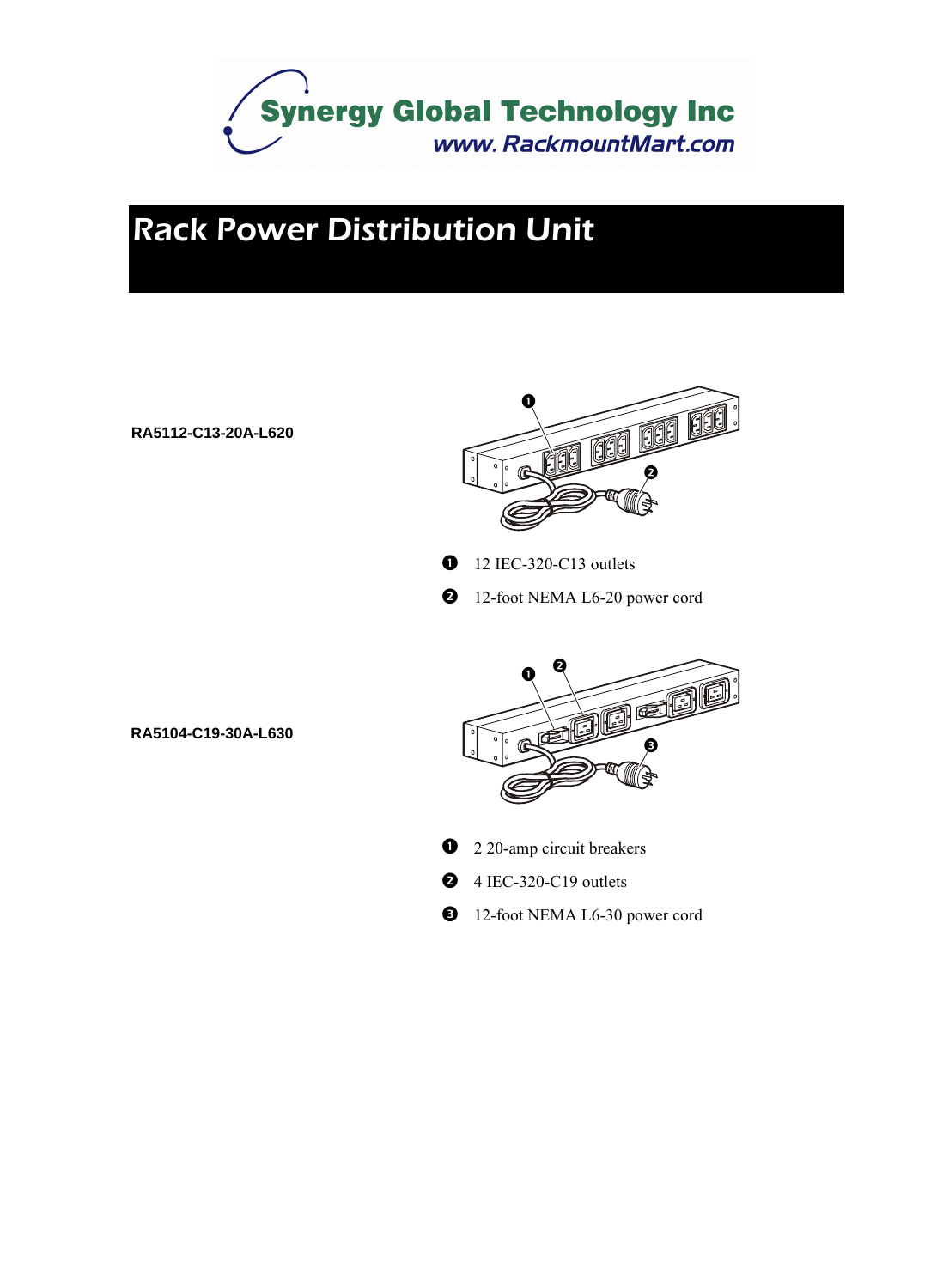Read the following information before installing or operating your Power Distribution Unit (PDU):

- This PDU is intended for indoor use only.
- Do not install this PDU where excessive moisture or heat is present.
- Never install any wiring, equipment, or PDUs during a lightning storm.
- Plug this PDU into a three-wire, grounded power outlet only. The power outlet must be connected to appropriate branch circuit/ mains protection (fuse or circuit breaker). Connection to any other type of power outlet may result in a shock hazard.
- Use only the supplied brackets for mounting.
- Do not use extension cords or adapters with this PDU.
- Do not work alone under hazardous conditions.
- Check that the power cord, plug, and socket are in good condition.
- Disconnect the PDU from the power outlet before you install or connect equipment to reduce the risk of electric shock when you cannot verify grounding. Reconnect the PDU to the power outlet only after you make all connections.



Risk of electrical shock. Use only the supplied hardware to attach the mounting brackets.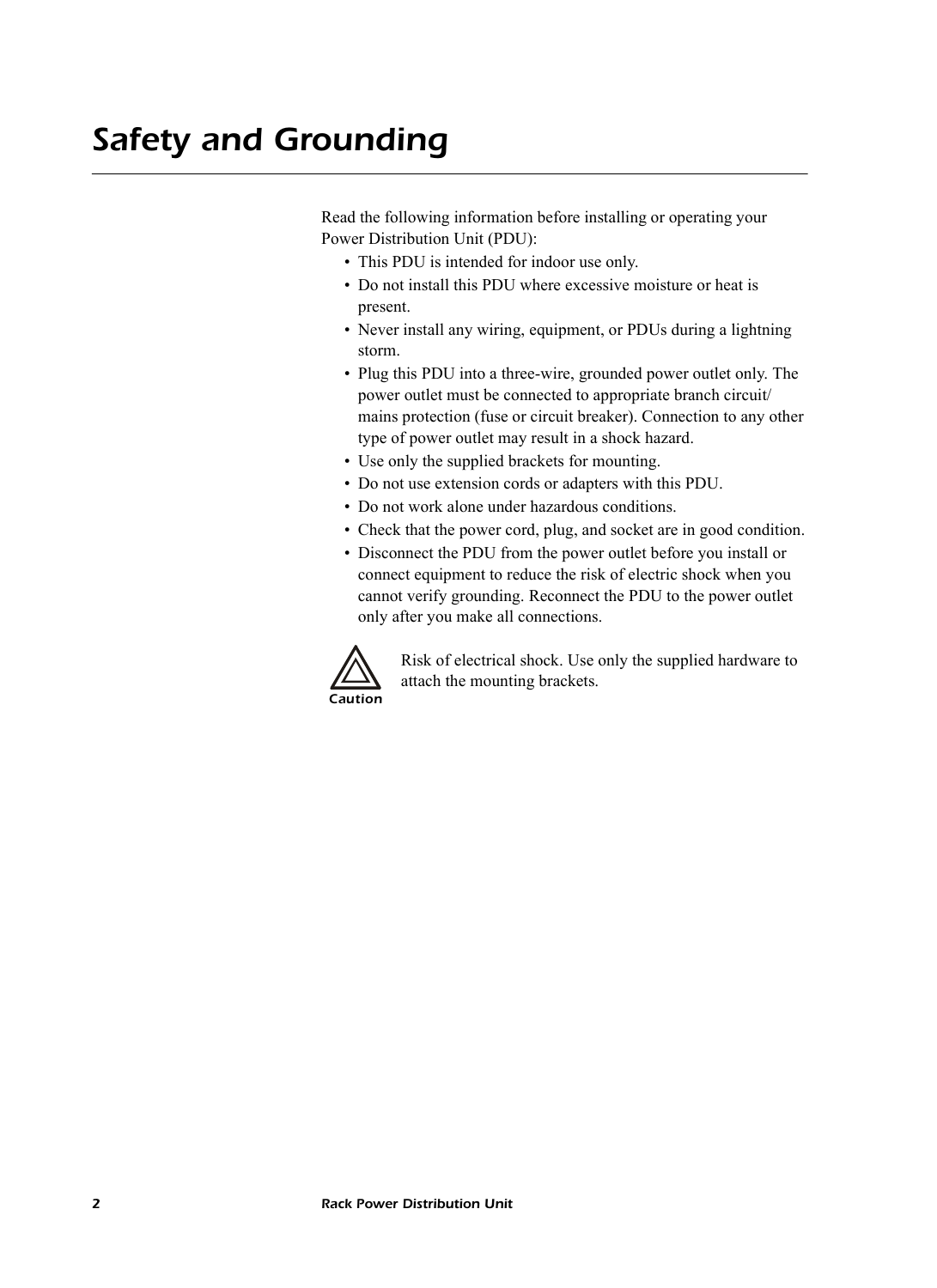### *Installation*

#### *Mounting brackets*





Each PDU is packaged with two types of mounting brackets (for horizontal and vertical mounting). Choose your mounting orientation and attach the appropriate brackets to the PDU for installation.

- *Horizontal mounting (any standard 19-inch EIA-310 rack or enclosure)*
- 1. Attach the horizontal-mounting brackets to the PDU, using two screws (provided).



2. Install the PDU using hardware included with your rack or enclosure. The PDU will occupy one U-space.



*Rack Power Distribution Unit*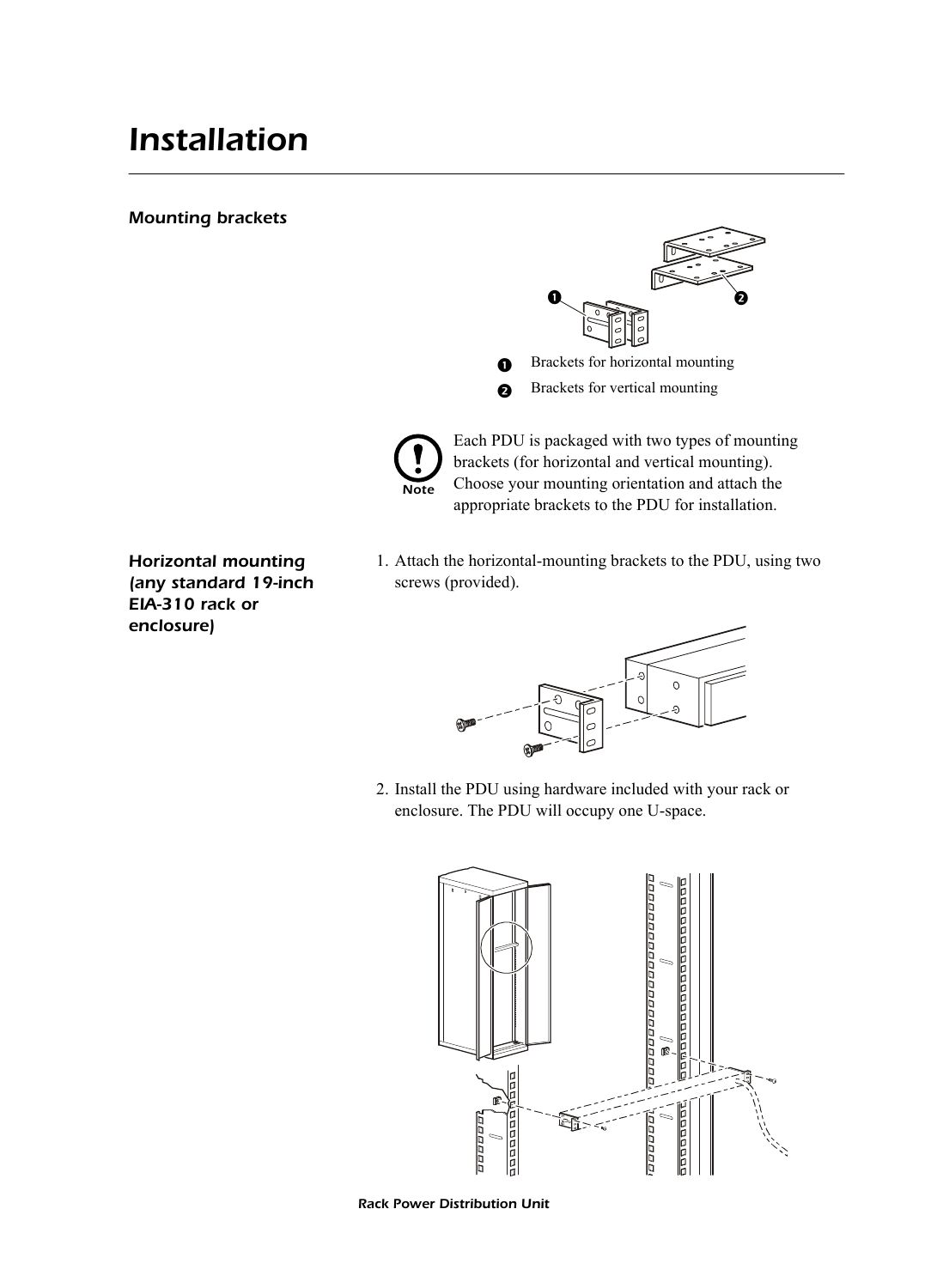#### *Vertical mounting (any standard EIA-310 rack or enclosure)*

1. Attach the vertical-mounting brackets to the PDU, using two screws (provided).



2. Install the PDU on a vertical mounting rail in your rack or enclosure.